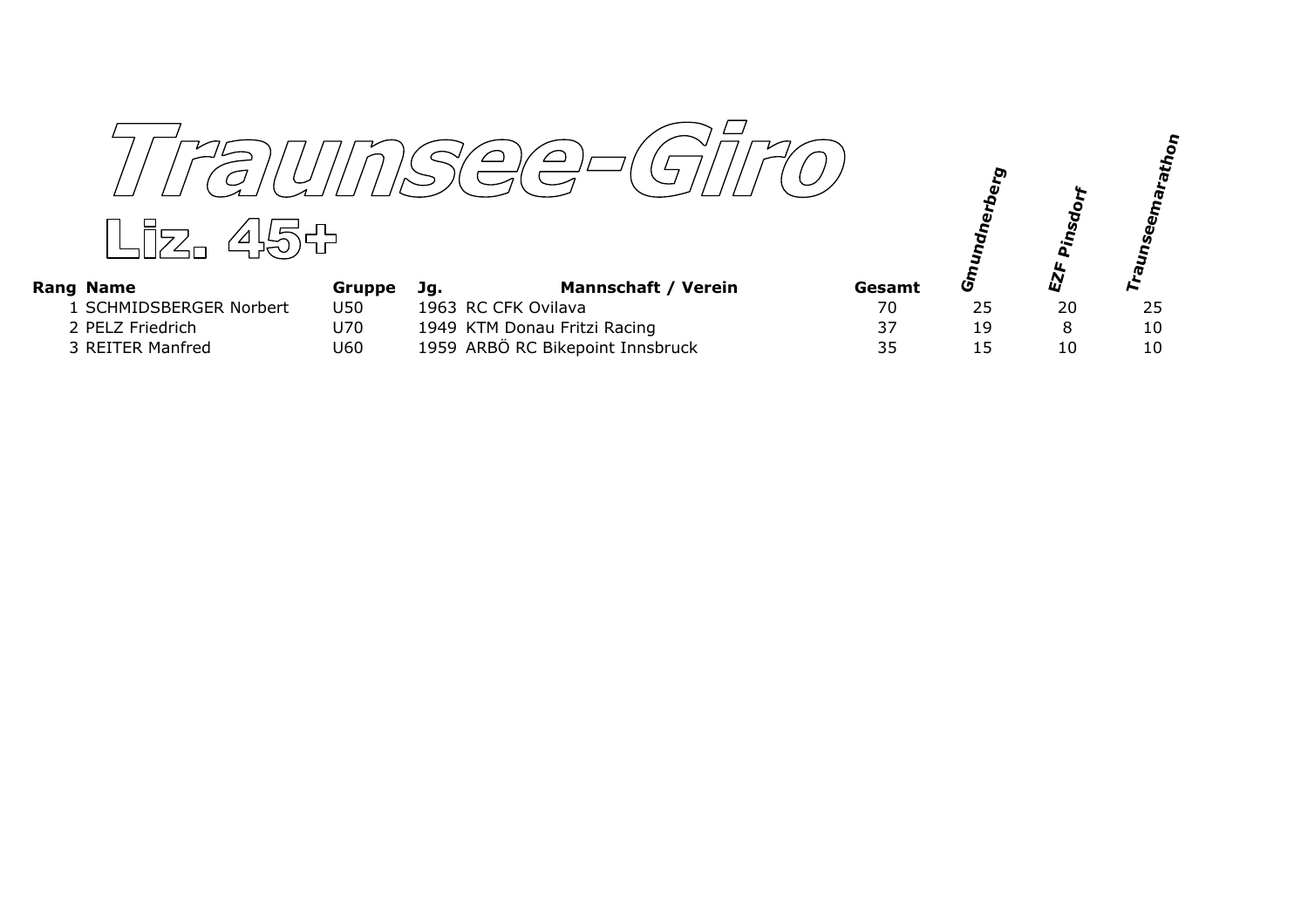

## əlz. UA!5

## ក្ត<br>ក្តី<br>**A**<br>ច EZF **Gruppe Jg. Rang Na F- F-**1976 RC CFK Ovilava<br>
1984 RC ASKÖ NF Mazda Eder Walding<br>
1984 RC ASKÖ NF Mazda Eder Walding<br>
1984 RC ASKÖ NF Mazda Eder Walding<br>
1984 RC ASKÖ NF Mazda Eder Walding<br>
1985 1985 1986 1 OHLBO 2 KREMMATER Florian U40 1984 RC ASKÖ NF Mazda Eder Walding 1984 RC ASKÖ NF Mazda Eder Walding 1986 1986 1987 1988 1989 1989 1989 1989 3 GÖTSCHHOFER Wolfgang U40 1976 Cycling Gents Racing Team 51 5 18 15 18 4 GRUBER Christian U23 ./.%%AB1D231B F( ( ( \*+"4%.%B45 ( -DAC'\*%./DC'+%0 F ( 4"\*!+AC/ ( -DAC'\*%./DC'+%0 )) ( 7 OCHSENHOFER Peter U40 1987 Union Cycling Team NÖ  $(33)$   $(15)$   $(8)$   $(10)$ 8 SPITZER Martin U23 ./.%%AB1D231B )) ( 9 GRÜNWALDER Lukas U23 ./.%%AB1D231B 10 HÖGLINGER Stefan U40 1982 RC CFK Ovilava 1 1 26 8 10 8 6+!BC F +%0/.%D F  $\mathsf{R}$ 12 UMHALLER Andreas U23 1992 RC ARBÖ Wels Gourmetfein  $\overline{a}$  and  $\overline{a}$  and  $\overline{a}$  and  $\overline{a}$  and  $\overline{a}$  and  $\overline{a}$  and  $\overline{a}$  and  $\overline{a}$  and  $\overline{a}$  and  $\overline{a}$  and  $\overline{a}$  and  $\overline{a}$  and  $\overline{a}$  and  $\overline{a}$  and  $\overline{a}$  a ) !!C0 F +%0/.%D ( 1983 RC ARBÖ Wels Gourmetfein 18 18 5 5 8 14 MAYR Robert U40 ( 15 LANG Gottfried The USO 1967 Team Instec 18 18 5 8 5

ndnerberg<br> **Marberg** 

Pinsd<sub>Orf</sub>

 $\mathcal{F}_{\mathcal{F}}$ **A**

8

8

nsee<sub>ma</sub>

**C**  $t h_{\mathbf{o} \mathbf{n}}$